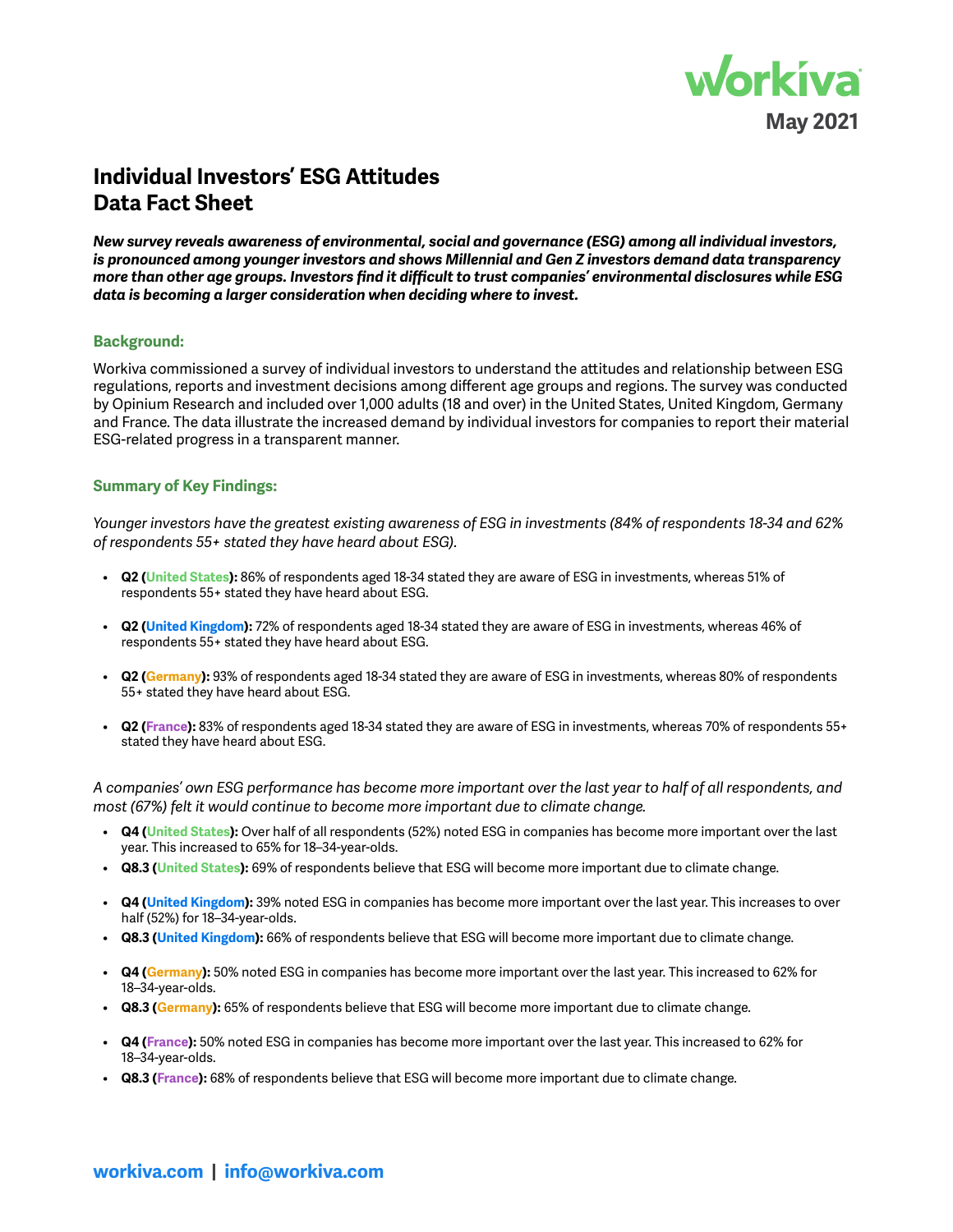

*ESG data is becoming a larger consideration when deciding where to invest, 43% of respondents noted they prefer this information in data and numbers rather than qualitative descriptions and assessments. More than half (52%) noted that they would be more likely to invest in a company that could demonstrate its ESG performance and want to know that their moral beliefs align with a company before investing.* 

- **Q5 (United States):** A third of respondents (33%) feel financial and ESG performance are equally important when deciding where to invest money.
- **Q6 (United States):** 30% of respondents noted they trust ESG performance reported through numbers and data more than qualitative descriptions and assessments.
- **Q7 (United States):** 56% of respondents shared they would be more likely to invest in a company if it could demonstrate its ESG performance. This increases to 62% for 18–34-year-olds.
- **Q8.4 (United States):** 61% of respondents want to know whether a company lives up to my social and moral beliefs before they invest in them. This increases to 72% for 18–34-year-olds.
- **Q5 (United Kingdom):** A third of respondents (35%) feel financial and ESG performance are equally important when deciding where to invest money.
- **Q6 (United Kingdom):** 31% of respondents noted they trust ESG performance reported through numbers and data more than qualitative descriptions and assessments.
- **Q7 (United Kingdom):** 44% of respondents shared they would be more likely to invest in a company if it could demonstrate its ESG performance. This increases to 55% for 18–34 year-olds.
- **Q8.4 (United Kingdom):** 50% of respondents want to know whether a company lives up to their social and moral beliefs before they invest in them. This remains at 50% for 18–34-year-olds.
- **Q5 (Germany):** 42% of respondents feel financial and ESG performance are equally important when deciding where to invest money.
- **Q6 (Germany):** 48% of respondents noted they trust ESG performance reported through numbers and data more than qualitative descriptions and assessments.
- **Q7 (Germany):** 53% of respondents shared they would be more likely to invest in a company if it could demonstrate its ESG performance. This increases to 63% for 18–34-year-olds.
- **Q8.4 (Germany):** 66% of respondents want to know whether a company lives up to their social and moral beliefs before they invest in them. This stays around the same, with 65% for 18–34 year-olds.
- **Q5 (France):** 37% of respondents feel financial and ESG performance are equally important when deciding where to invest money.
- **Q6 (France):** 40% of respondents noted they trust ESG performance reported through numbers and data more than qualitative descriptions and assessments.
- **Q7 (France):** 54% of respondents shared they would be more likely to invest in a company if it could demonstrate its ESG performance. This increases to 63% for 18–34-year-olds.
- **Q8.4 (France):** 66% of respondents want to know whether a company lives up to their social and moral beliefs before they invest in them.

*Respondents noted a demand for ESG data they can trust, with 64% noting they currently find it challenging to judge whether a company is doing the right thing, and 50% find it difficult to trust companies when they promote what they are doing for the environment and society.* 

- **Q3 (United States):** 69% of respondents noted it's important that they can trust the evidence of companies' ESG performance.
- **Q8.6 (United States):** 61% find it difficult to judge whether companies are doing the right thing when it comes to the environment and society.
- **Q8.7 (United States):** 48% find it difficult to trust companies when they tell them about what they're doing for the environment and society. This increased to 57% for 18–34-year-olds.
- **Q3 (United Kingdom):** 62% of respondents noted it's important that they can trust the evidence of companies' ESG performance.
- **Q8.6 (United Kingdom):** 62% find it difficult to judge whether companies are doing the right thing when it comes to the environment and society.

## **[workiva.com](https://www.workiva.com) | [info@workiva.com](mailto:info%40workiva.com?subject=)**